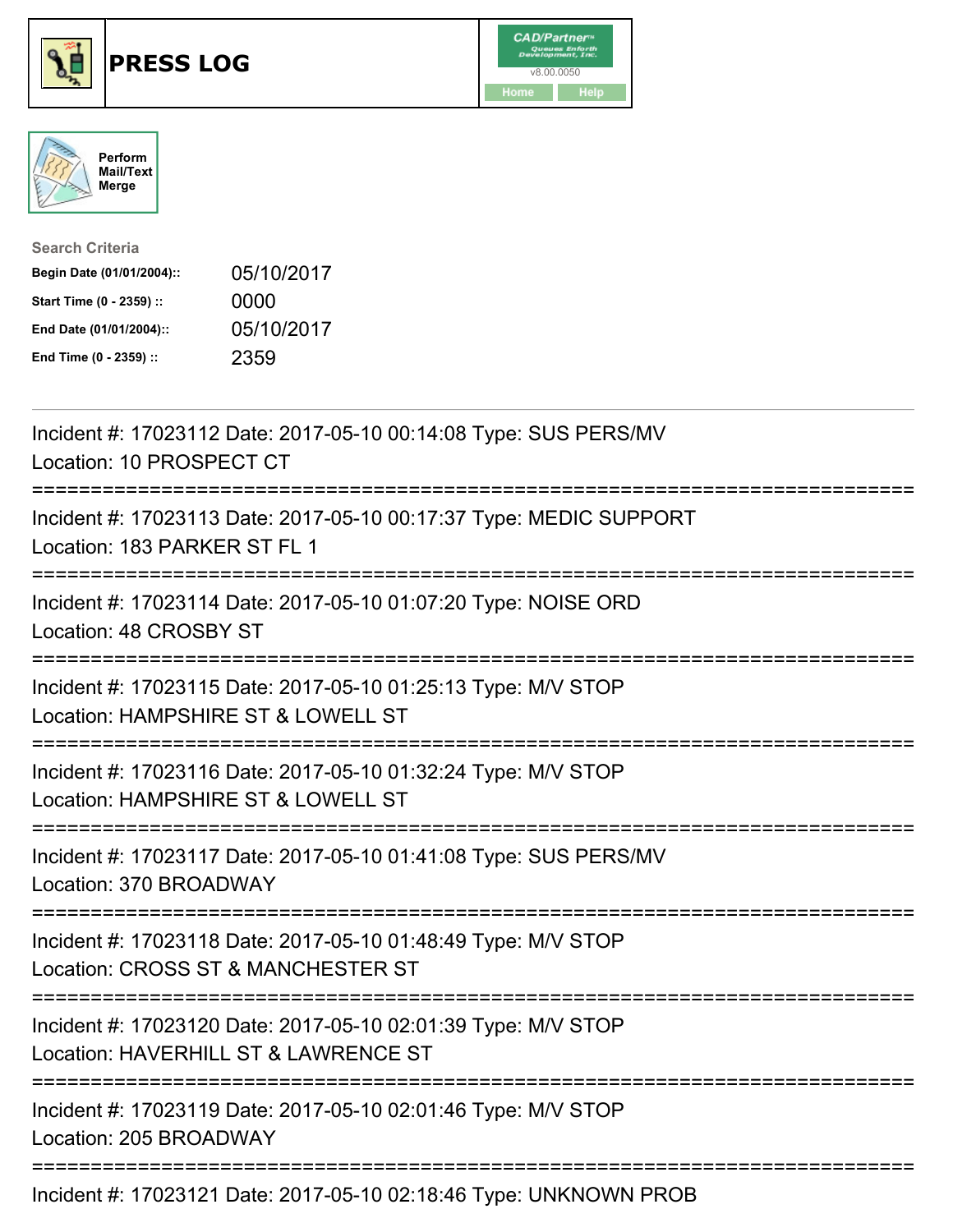Location: 58 WILLOW ST #2

| Incident #: 17023122 Date: 2017-05-10 02:35:47 Type: M/V STOP<br>Location: PARK ST & WILLOW ST                   |
|------------------------------------------------------------------------------------------------------------------|
| Incident #: 17023123 Date: 2017-05-10 03:10:01 Type: M/V STOP<br>Location: ANDOVER ST & OSGOOD ST                |
| Incident #: 17023124 Date: 2017-05-10 03:10:51 Type: M/V STOP<br>Location: JACKSON ST & METHUEN ST               |
| Incident #: 17023125 Date: 2017-05-10 03:27:58 Type: M/V STOP<br>Location: OSGOOD ST & SALEM ST                  |
| Incident #: 17023126 Date: 2017-05-10 04:03:50 Type: MEDIC SUPPORT<br>Location: 115 ALLSTON ST FL 2              |
| Incident #: 17023127 Date: 2017-05-10 04:31:46 Type: M/V STOP<br>Location: BROADWAY & DAISY ST                   |
| Incident #: 17023128 Date: 2017-05-10 04:37:11 Type: M/V STOP<br>Location: 50 HIGH ST                            |
| Incident #: 17023129 Date: 2017-05-10 05:52:04 Type: ALARM/BURG<br>Location: OLD HIGH SCHOOL / 233 HAVERHILL ST  |
| Incident #: 17023130 Date: 2017-05-10 06:04:21 Type: ALARM/BURG<br>Location: COMMONWEALTH CHEVY / 155 MARSTON ST |
| Incident #: 17023131 Date: 2017-05-10 06:16:14 Type: TOW/REPOSSED<br>Location: 21 AMES ST                        |
| Incident #: 17023132 Date: 2017-05-10 06:52:20 Type: M/V STOP<br>Location: BRADFORD ST & BROADWAY                |
| Incident #: 17023133 Date: 2017-05-10 07:00:55 Type: M/V STOP<br><b>Location: MARSTON</b>                        |
| Incident #: 17023134 Date: 2017-05-10 07:02:55 Type: PARK & WALK<br>Location: 0 BROADWAY                         |
| Incident #: 17023135 Date: 2017-05-10 07:37:14 Type: AUTO ACC/PI                                                 |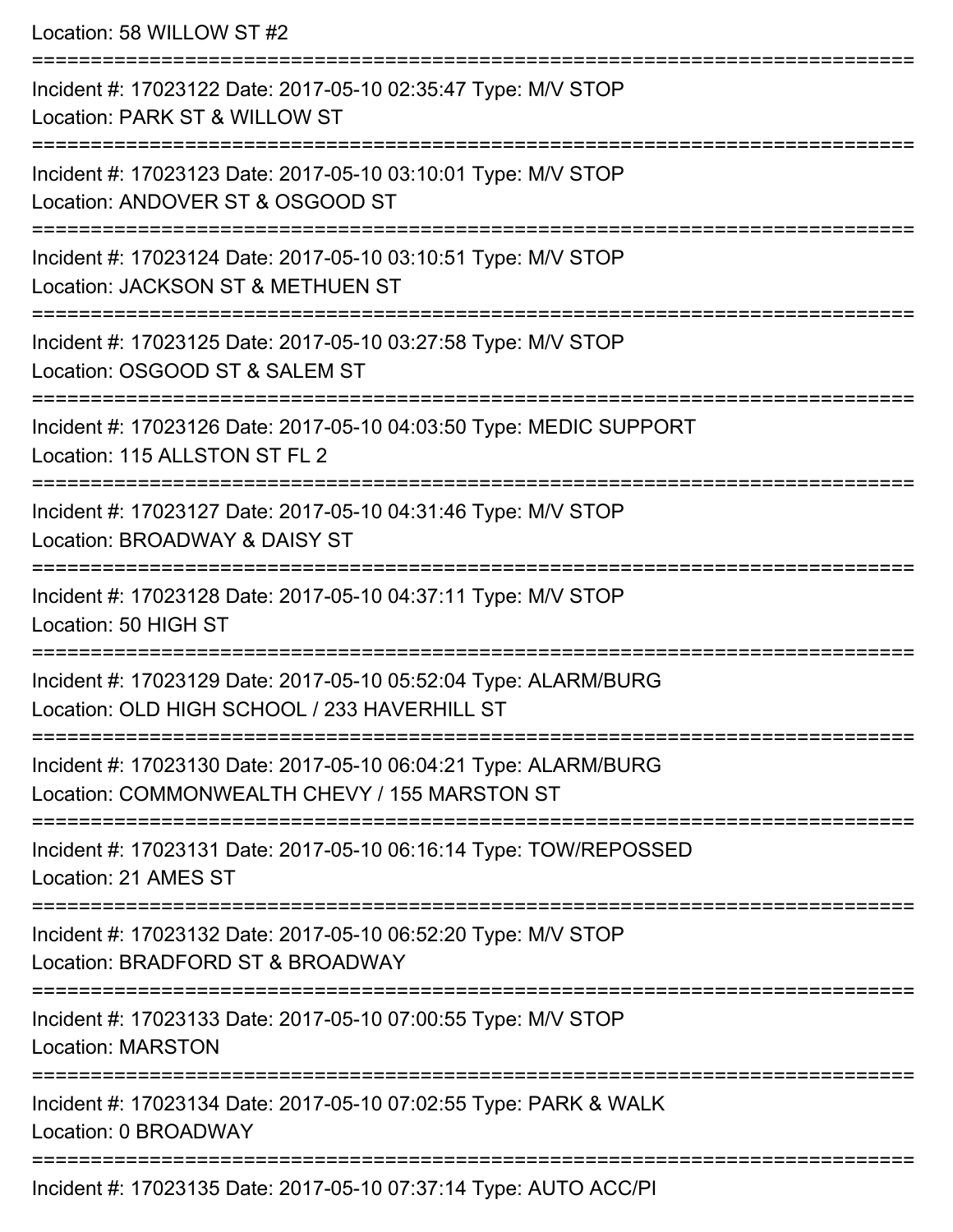| Incident #: 17023136 Date: 2017-05-10 07:39:19 Type: DISORDERLY<br>Location: RTE 114 & RTE 495                      |
|---------------------------------------------------------------------------------------------------------------------|
| Incident #: 17023137 Date: 2017-05-10 07:43:10 Type: FIRE<br>Location: MANCHESTER ST & MAY ST                       |
| Incident #: 17023138 Date: 2017-05-10 07:55:04 Type: HIT & RUN M/V<br>Location: 15 LENOX ST FL 1                    |
| Incident #: 17023139 Date: 2017-05-10 08:00:58 Type: WARRANT SERVE<br>Location: 164 MYRTLE ST                       |
| Incident #: 17023140 Date: 2017-05-10 08:01:26 Type: AUTO ACC/NO PI<br>Location: 79 WINTHROP AV                     |
| Incident #: 17023141 Date: 2017-05-10 08:09:09 Type: ANIMAL COMPL<br>Location: LAWLOR SCHOOL / 4 LEXINGTON ST       |
| Incident #: 17023142 Date: 2017-05-10 08:20:52 Type: TRESPASSING<br>Location: 87 DORCHESTER ST FL 1                 |
| Incident #: 17023143 Date: 2017-05-10 08:24:15 Type: STOLEN PROP<br>Location: 48 HOLLY ST                           |
| Incident #: 17023144 Date: 2017-05-10 08:35:52 Type: TRESPASSING<br>Location: 107 GARDEN ST                         |
| Incident #: 17023145 Date: 2017-05-10 08:38:59 Type: TOW OF M/V<br>Location: 32 FARNHAM ST                          |
| Incident #: 17023146 Date: 2017-05-10 08:48:42 Type: SUS PERS/MV<br>Location: 76 SALEM ST FL 2                      |
| Incident #: 17023147 Date: 2017-05-10 08:59:18 Type: AUTO ACC/NO PI<br>Location: DENNYS / 160 WINTHROP AV           |
| Incident #: 17023148 Date: 2017-05-10 09:09:38 Type: DISORDERLY<br>Location: ALLEY BETWEEN / GARDEN ST & ORCHARD ST |
| Incident #: 17023149 Date: 2017-05-10 09:19:22 Type: PARK & WALK                                                    |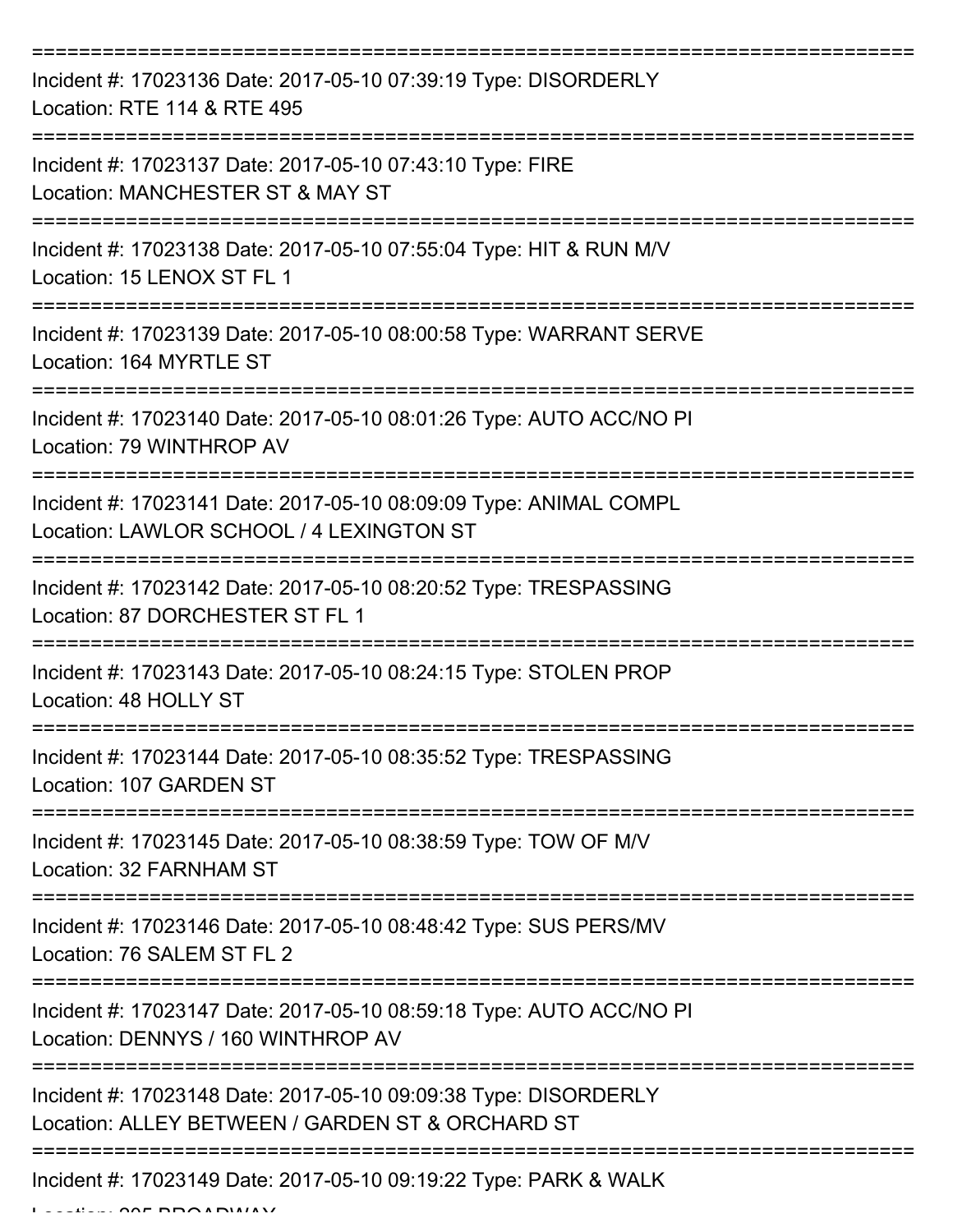| Incident #: 17023150 Date: 2017-05-10 09:24:09 Type: MEDIC SUPPORT<br>Location: 91 NEWBURY ST FL 2NDFL               |
|----------------------------------------------------------------------------------------------------------------------|
| Incident #: 17023151 Date: 2017-05-10 09:26:16 Type: ALARM/BURG<br>Location: SHIN SHIN ORIENTAL / 603 S UNION ST     |
| Incident #: 17023152 Date: 2017-05-10 09:48:23 Type: TOW OF M/V<br>Location: TRESPASSWASHINGTON MILLS / 270 CANAL ST |
| Incident #: 17023154 Date: 2017-05-10 10:19:16 Type: MEDIC SUPPORT<br>Location: 182 HIGH ST                          |
| Incident #: 17023153 Date: 2017-05-10 10:20:22 Type: M/V STOP<br>Location: 27 CROSS ST                               |
| Incident #: 17023155 Date: 2017-05-10 10:26:09 Type: M/V STOP<br>Location: ERVING AV & JACKSON ST                    |
| Incident #: 17023156 Date: 2017-05-10 10:27:45 Type: AUTO ACC/NO PI<br>Location: 26 SARGENT ST                       |
| Incident #: 17023157 Date: 2017-05-10 10:28:37 Type: SUS PERS/MV<br>Location: TOW / 36 HOLLY ST                      |
| Incident #: 17023158 Date: 2017-05-10 10:39:36 Type: NOTIFICATION<br>Location: 46 MORTON ST                          |
| Incident #: 17023159 Date: 2017-05-10 10:58:43 Type: M/V STOP<br>Location: 40 WINTHROP AV                            |
| Incident #: 17023160 Date: 2017-05-10 11:04:41 Type: PARK & WALK<br>Location: MARKET ST & S UNION ST                 |
| Incident #: 17023161 Date: 2017-05-10 11:12:14 Type: ALARM/BURG<br>Location: ROJAS RESD / 59 GREENWOOD ST            |
| Incident #: 17023162 Date: 2017-05-10 11:23:05 Type: KEEP PEACE<br>Location: 163 PARK ST                             |
| Incident #: 17023163 Date: 2017-05-10 11:24:30 Type: SUS PERS/MV                                                     |

Location: DAILEV CT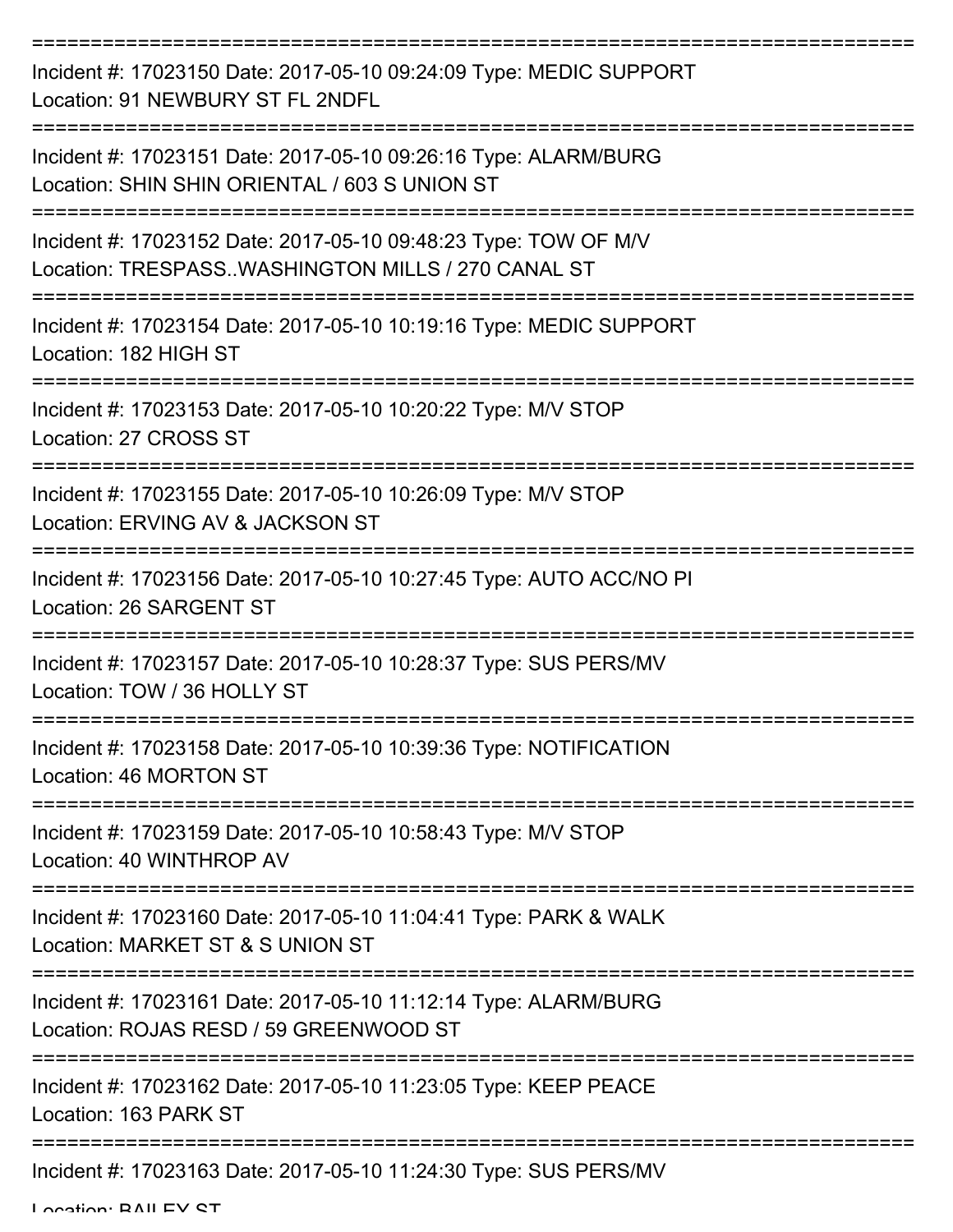| Incident #: 17023164 Date: 2017-05-10 11:29:11 Type: LARCENY/PAST<br>Location: 64 MELVIN ST #BLDG 12 APT 5                |
|---------------------------------------------------------------------------------------------------------------------------|
| Incident #: 17023165 Date: 2017-05-10 11:35:02 Type: SUS PERS/MV<br>Location: RIVERSIDE HOUSE OF PIZZA / 8 S BROADWAY     |
| Incident #: 17023166 Date: 2017-05-10 11:36:27 Type: INVESTIGATION<br>Location: 34 SHAW ST                                |
| Incident #: 17023167 Date: 2017-05-10 11:42:13 Type: ALARM/BURG<br>Location: ALLIED PHARMACY / 10 HAMPSHIRE ST            |
| Incident #: 17023168 Date: 2017-05-10 11:53:33 Type: INVESTIGATION<br>Location: 34 SHAW ST<br>--------------------------- |
| Incident #: 17023169 Date: 2017-05-10 11:59:54 Type: PARK & WALK<br>Location: 205 BROADWAY                                |
| Incident #: 17023170 Date: 2017-05-10 12:03:54 Type: WARRANT SERVE<br>Location: 34 SHAW ST                                |
| Incident #: 17023171 Date: 2017-05-10 12:09:37 Type: M/V STOP<br>Location: 133 LAWRENCE ST                                |
| Incident #: 17023172 Date: 2017-05-10 12:10:34 Type: AUTO ACC/NO PI<br>Location: 337 ESSEX ST                             |
| Incident #: 17023173 Date: 2017-05-10 12:14:01 Type: M/V STOP<br>Location: MASON ST & WATER ST                            |
| Incident #: 17023176 Date: 2017-05-10 12:19:35 Type: STOL/MV/PAS<br>Location: 12 WINTHROP AV                              |
| Incident #: 17023174 Date: 2017-05-10 12:19:50 Type: ALARM/BURG<br>Location: BRISTOL RESD / 31 JACKSON ST #APT 3          |
| Incident #: 17023175 Date: 2017-05-10 12:22:16 Type: AUTO ACC/NO PI<br>Location: 52 UNION ST                              |
| Incident #: 17023177 Date: 2017-05-10 12:26:20 Type: AUTO ACC/NO PI<br>Location: LAWRENCE ST & SUNSET AV                  |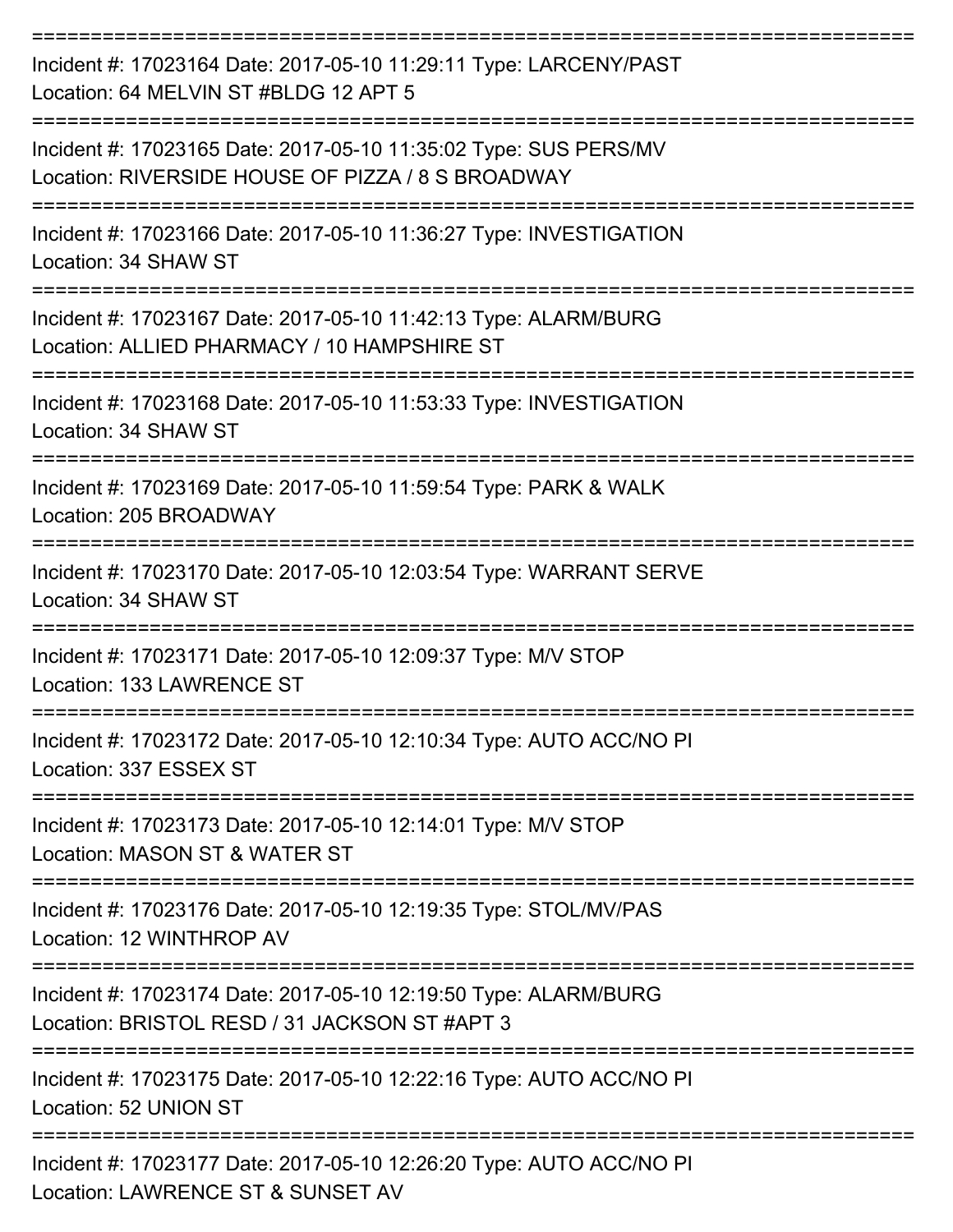| Incident #: 17023178 Date: 2017-05-10 12:43:09 Type: WARRANT SERVE<br>Location: LAWRENCE HIGH SCHOOL / 71 N PARISH RD                    |
|------------------------------------------------------------------------------------------------------------------------------------------|
| Incident #: 17023179 Date: 2017-05-10 12:51:55 Type: LARCENY/PAST<br>Location: WALK IN WALK IN / 53 BRADFORD ST #12                      |
| Incident #: 17023180 Date: 2017-05-10 13:02:16 Type: ASSIST FIRE<br>Location: 6 EXETER ST                                                |
| Incident #: 17023181 Date: 2017-05-10 13:04:36 Type: M/V STOP<br>Location: TOW / LAWRENCE ST & LEXINGTON ST                              |
| Incident #: 17023182 Date: 2017-05-10 13:06:03 Type: INVESTIGATION<br>Location: 665 ESSEX ST                                             |
| Incident #: 17023183 Date: 2017-05-10 13:10:05 Type: TOW OF M/V<br>Location: TRESPASS / 153 BEACON AV<br>------------------------------- |
| :=======================<br>Incident #: 17023184 Date: 2017-05-10 13:43:01 Type: TOW OF M/V<br>Location: TRESPASS / 572 ESSEX ST         |
| Incident #: 17023186 Date: 2017-05-10 13:59:56 Type: LARCENY/PAST<br>Location: SUNNYSIDE DINER / 639 BROADWAY                            |
| Incident #: 17023185 Date: 2017-05-10 14:00:13 Type: M/V STOP<br>Location: 184 JACKSON ST                                                |
| Incident #: 17023187 Date: 2017-05-10 14:22:19 Type: M/V STOP<br>Location: CANAL & WATER                                                 |
| Incident #: 17023188 Date: 2017-05-10 14:32:22 Type: M/V STOP<br>Location: MERRIMACK ST & S BROADWAY                                     |
| Incident #: 17023189 Date: 2017-05-10 14:37:41 Type: DISTURBANCE<br>Location: 124 BUNKERHILL ST                                          |
| Incident #: 17023190 Date: 2017-05-10 14:42:07 Type: CK WELL BEING<br>Location: 17 HOLT ST                                               |
| Incident #: 17023191 Date: 2017-05-10 14:45:08 Type: CK WELL BEING<br>Location: 366 ESSEX ST                                             |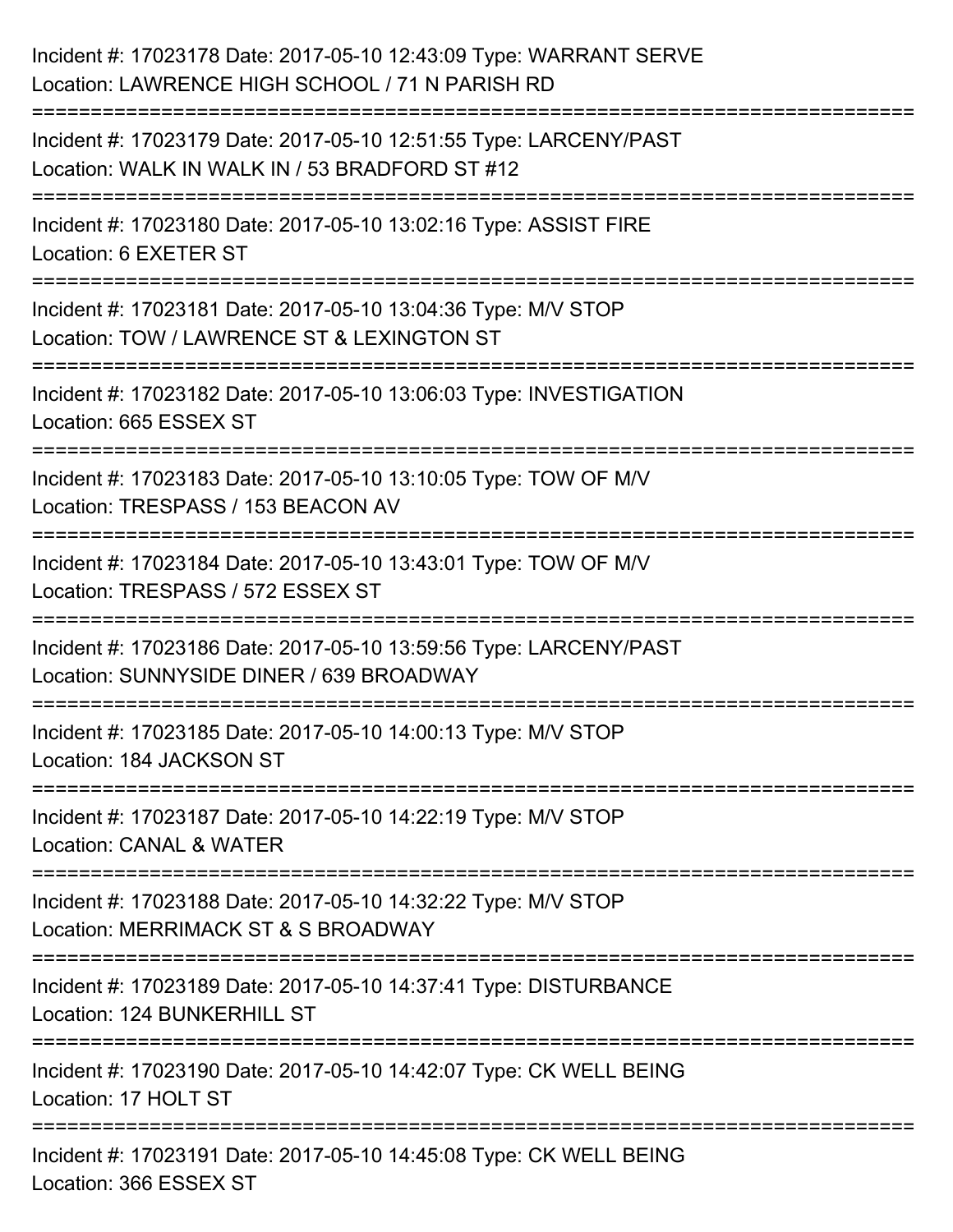| Incident #: 17023192 Date: 2017-05-10 14:50:47 Type: TOW OF M/V<br>Location: 112 E HAVERHILL ST                                       |
|---------------------------------------------------------------------------------------------------------------------------------------|
| Incident #: 17023193 Date: 2017-05-10 15:04:21 Type: M/V STOP<br><b>Location: CHICKERING ST</b>                                       |
| Incident #: 17023194 Date: 2017-05-10 15:10:36 Type: M/V STOP<br>Location: BERKELEY ST & SWAN ST<br>.-------------------------        |
| Incident #: 17023195 Date: 2017-05-10 15:12:14 Type: INVESTIGATION<br>Location: 118 MARSTON ST #A                                     |
| Incident #: 17023196 Date: 2017-05-10 15:13:32 Type: SUS PERS/MV<br>Location: MANN ST & WESLEY ST                                     |
| Incident #: 17023197 Date: 2017-05-10 15:28:43 Type: M/V STOP<br>Location: BOXFORD ST & WINTHROP AV                                   |
| Incident #: 17023198 Date: 2017-05-10 15:35:09 Type: M/V STOP<br>Location: WINTHROP AV & CAMBRIDGE                                    |
| Incident #: 17023199 Date: 2017-05-10 15:39:42 Type: M/V STOP<br>Location: BELLEVUE ST & HAVERHILL ST                                 |
| Incident #: 17023200 Date: 2017-05-10 15:40:06 Type: B&E/PROG<br>Location: 31 JACKSON ST #APT3                                        |
| Incident #: 17023201 Date: 2017-05-10 15:41:13 Type: M/V STOP<br>Location: GRAFTON ST & S UNION ST                                    |
| Incident #: 17023202 Date: 2017-05-10 15:42:05 Type: WARRANT SERVE<br>Location: ARREST / 118A MARSTON ST<br>:======================== |
| Incident #: 17023203 Date: 2017-05-10 15:48:40 Type: LARCENY/PAST<br>Location: VITAMIN SHOPPE / 435 WINTHROP AV                       |
| Incident #: 17023204 Date: 2017-05-10 15:58:13 Type: A&B D/W PAST<br>Location: CVS PHARMACY / 266 BROADWAY                            |
| Incident #: 17023206 Date: 2017-05-10 16:02:50 Type: HIT & RUN M/V<br>Location: CVS PHARMACY / 266 BROADWAY                           |

===========================================================================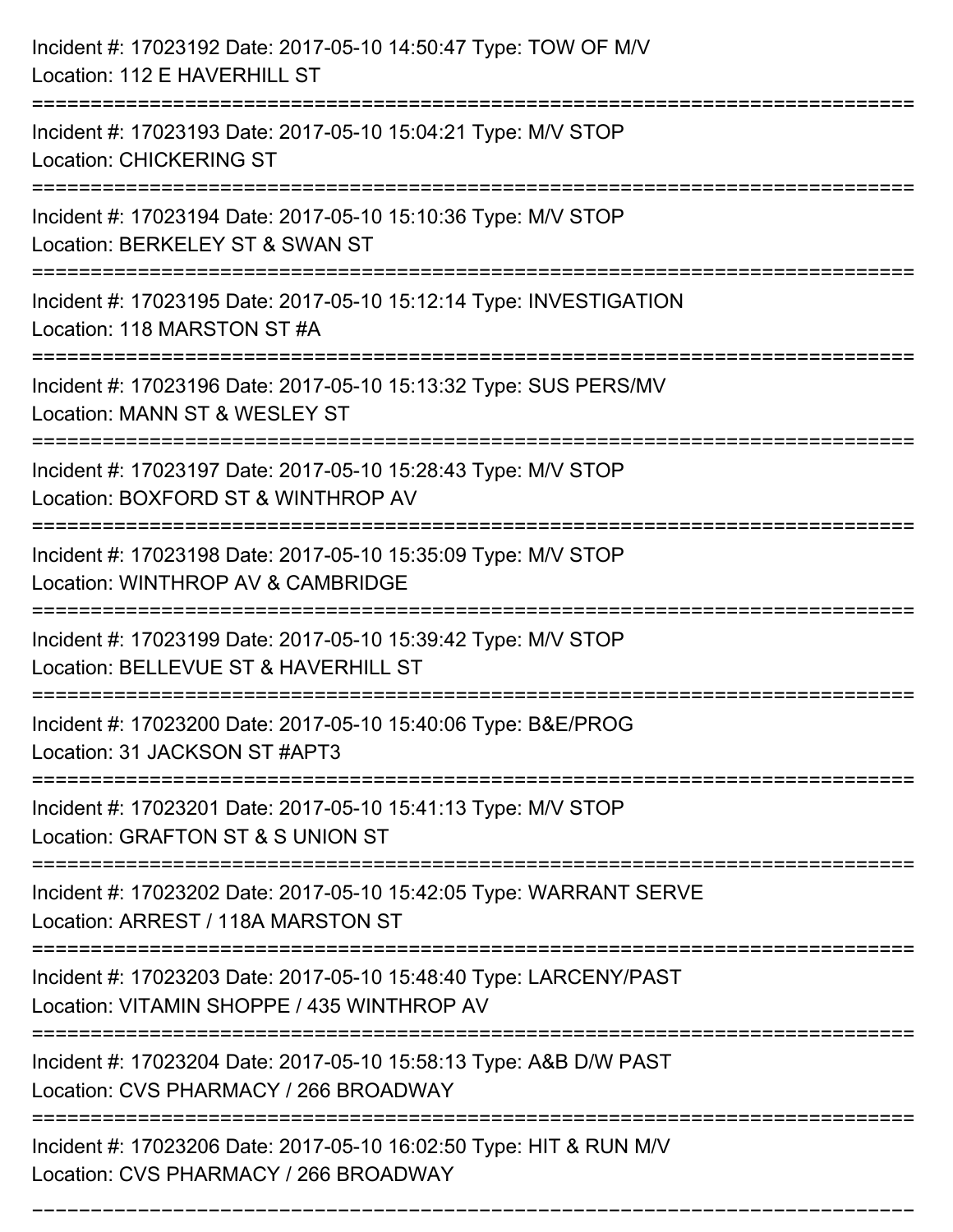Incident #: 17023205 Date: 2017-05-10 16:05:24 Type: RECOV/STOL/MV Location: 570 S UNION ST =========================================================================== Incident #: 17023209 Date: 2017-05-10 16:09:41 Type: SUS PERS/MV Location: SANTANDER BANK / 555 BROADWAY =========================================================================== Incident #: 17023207 Date: 2017-05-10 16:10:21 Type: M/V STOP Location: TOW / BRADFORD ST & HAMPSHIRE ST =========================================================================== Incident #: 17023208 Date: 2017-05-10 16:12:13 Type: M/V STOP Location: TOW M/C / CRESCENT ST & FOREST ST =========================================================================== Incident #: 17023210 Date: 2017-05-10 16:23:06 Type: M/V STOP Location: BROADWAY & CONCORD ST =========================================================================== Incident #: 17023211 Date: 2017-05-10 16:28:23 Type: M/V STOP Location: GARDEN ST & JACKSON ST =========================================================================== Incident #: 17023212 Date: 2017-05-10 16:38:29 Type: M/V STOP Location: 165 HAVERHILL ST =========================================================================== Incident #: 17023213 Date: 2017-05-10 16:40:43 Type: AUTO ACC/NO PI Location: S UNION ST & WINTHROP AV =========================================================================== Incident #: 17023214 Date: 2017-05-10 16:42:55 Type: M/V STOP Location: HAVERHILL ST & LAWRENCE ST =========================================================================== Incident #: 17023215 Date: 2017-05-10 16:50:31 Type: ALARM/HOLD Location: RAMOS RESD / 470 ANDOVER ST =========================================================================== Incident #: 17023216 Date: 2017-05-10 16:56:52 Type: M/V STOP Location: BROADWAY & WHITMAN ST =========================================================================== Incident #: 17023217 Date: 2017-05-10 16:58:48 Type: DISTURBANCE Location: HANCOCK ST =========================================================================== Incident #: 17023219 Date: 2017-05-10 17:05:00 Type: LOST PROPERTY Location: 2 MUSEUM SQ =========================================================================== Incident #: 17023218 Date: 2017-05-10 17:13:19 Type: MEDIC SUPPORT Location: 24 LISA LN

===========================================================================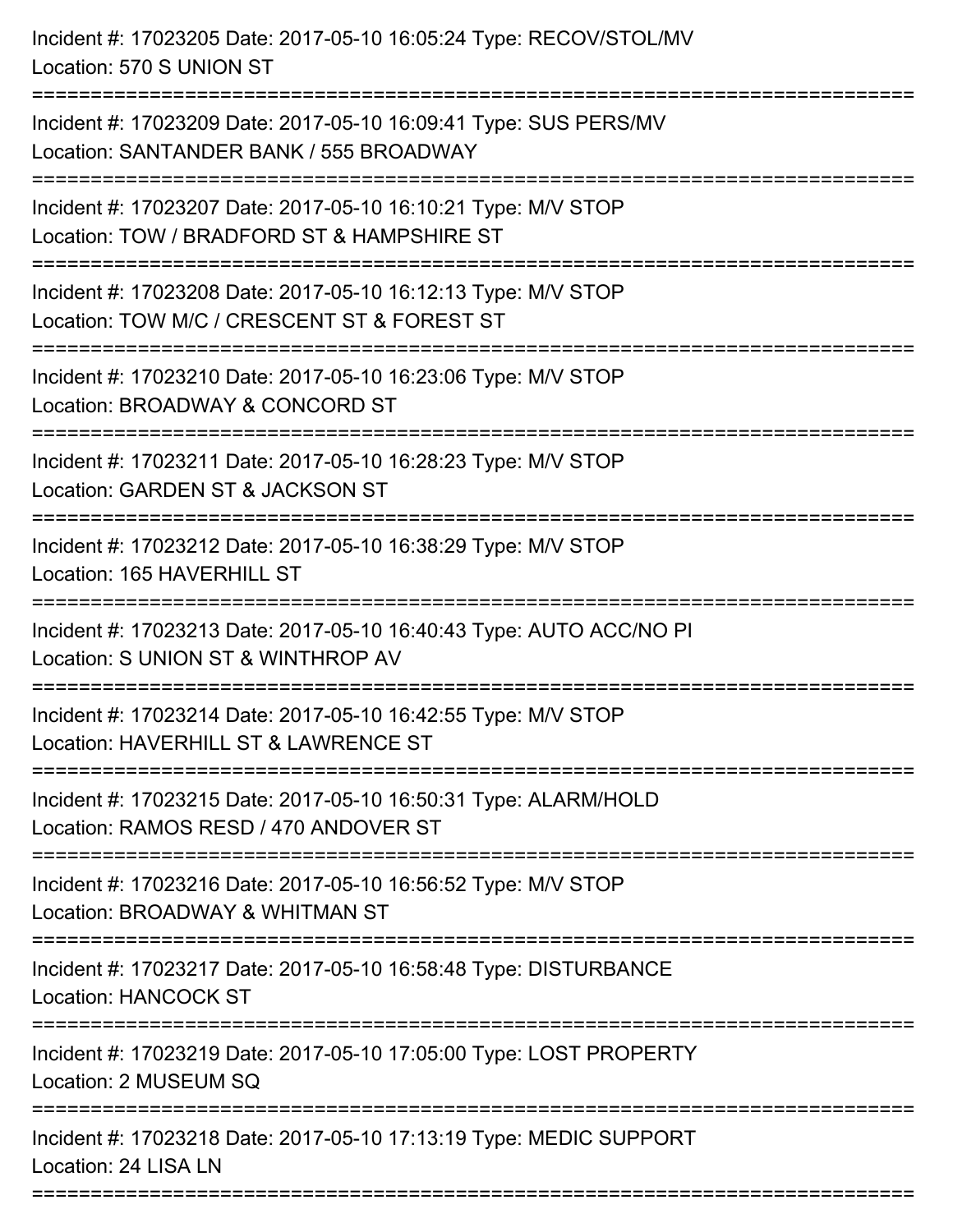| Location: BROADWAY & LOWELL ST                                                                                         |
|------------------------------------------------------------------------------------------------------------------------|
| Incident #: 17023221 Date: 2017-05-10 17:29:37 Type: M/V STOP<br>Location: 32 TREMONT ST<br>===============            |
| Incident #: 17023222 Date: 2017-05-10 17:37:39 Type: M/V STOP<br><b>Location: 80 TREMONT ST</b>                        |
| Incident #: 17023223 Date: 2017-05-10 17:52:15 Type: 209A/VIOLATION<br>Location: 661 ESSEX ST<br>--------------------- |
| Incident #: 17023224 Date: 2017-05-10 17:55:32 Type: M/V STOP<br>Location: FALLS BRIDGE / null                         |
| Incident #: 17023226 Date: 2017-05-10 18:01:19 Type: THREATS<br>Location: WALK IN WALK IN / 564 ANDOVER ST             |
| Incident #: 17023225 Date: 2017-05-10 18:01:53 Type: ANIMAL COMPL<br>Location: 11 SAXONIA AV                           |
| Incident #: 17023227 Date: 2017-05-10 18:06:30 Type: EXTRA SURVEIL<br>Location: 499 S BROADWAY                         |
| Incident #: 17023228 Date: 2017-05-10 18:06:52 Type: M/V STOP<br>Location: 123 S BROADWAY                              |
| Incident #: 17023229 Date: 2017-05-10 18:09:16 Type: UNKNOWN PROB<br>Location: 3 COMMUNITY AV                          |
| Incident #: 17023230 Date: 2017-05-10 18:16:23 Type: M/V STOP<br>Location: CAMBRIDGE ST & OSGOOD ST                    |
| Incident #: 17023231 Date: 2017-05-10 18:17:16 Type: M/V STOP<br>Location: LORING ST & MARKET ST                       |
| Incident #: 17023232 Date: 2017-05-10 18:17:34 Type: M/V STOP<br>Location: 376 S BROADWAY                              |
| Incident #: 17023234 Date: 2017-05-10 18:25:05 Type: EXTRA SURVEIL<br>Location: STADIUM / N PARISH RD & OSGOOD ST      |

Incident #: 17023233 Date: 2017 05 10 18:25:58 Type: M/V STOP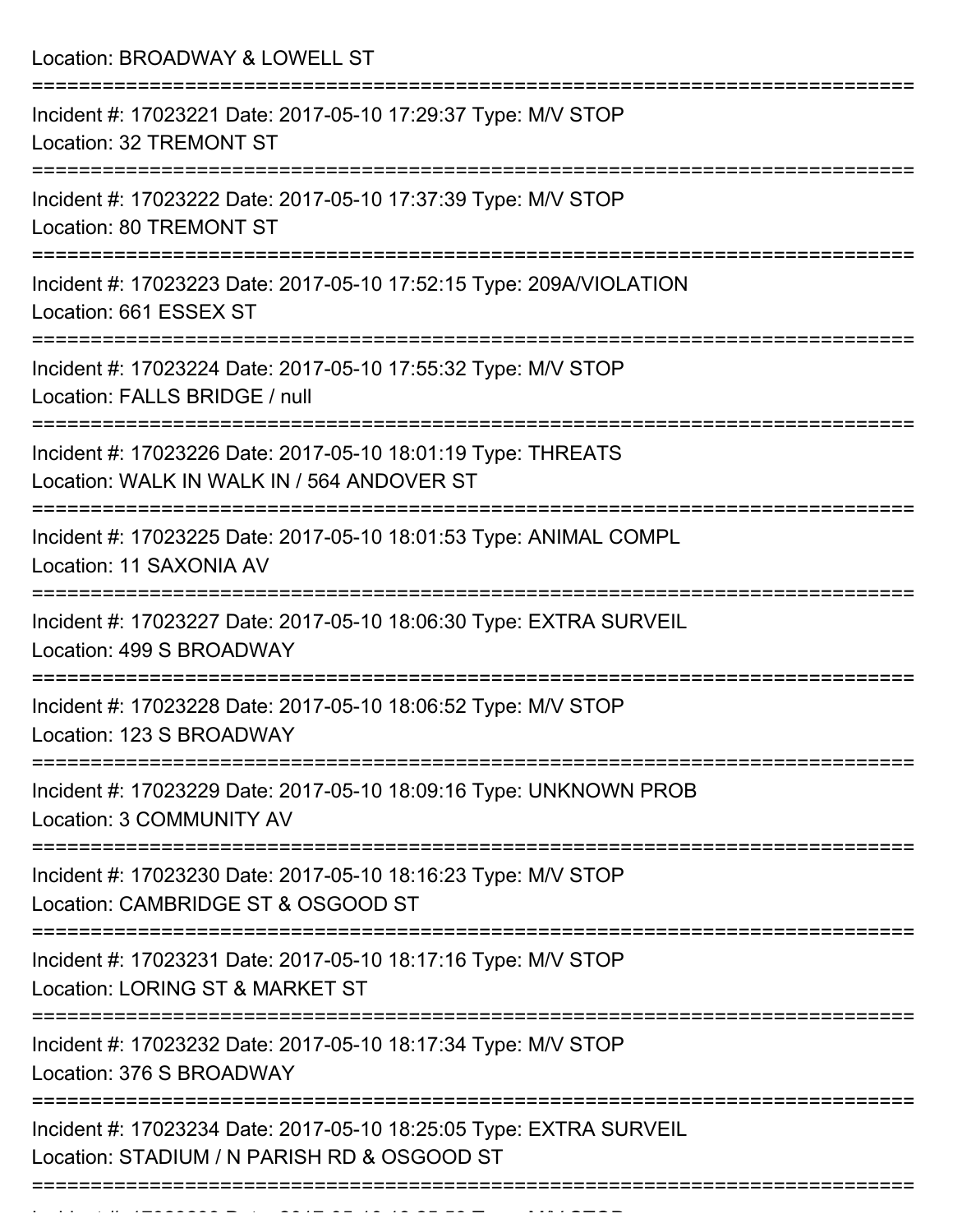Location: GRAFTON ST & S UNION ST

| Incident #: 17023235 Date: 2017-05-10 18:27:40 Type: INVEST CONT<br>Location: 564 ANDOVER ST                                       |
|------------------------------------------------------------------------------------------------------------------------------------|
| Incident #: 17023236 Date: 2017-05-10 18:36:32 Type: M/V STOP<br>Location: CRESTWOOD CIR & MT VERNON ST                            |
| Incident #: 17023237 Date: 2017-05-10 18:37:40 Type: M/V STOP<br>Location: DORCHESTER ST & WINTHROP AV                             |
| Incident #: 17023238 Date: 2017-05-10 18:41:51 Type: M/V STOP<br>Location: 9 MT VERNON ST                                          |
| Incident #: 17023240 Date: 2017-05-10 18:44:41 Type: DISTURBANCE<br>Location: 15 UNION ST                                          |
| Incident #: 17023239 Date: 2017-05-10 18:45:18 Type: M/V STOP<br>Location: 10 SARGENT AV                                           |
| Incident #: 17023241 Date: 2017-05-10 18:45:55 Type: M/V STOP<br>Location: LAFAYETTE AV & S BROADWAY                               |
| Incident #: 17023242 Date: 2017-05-10 18:48:51 Type: M/V STOP<br>Location: 187 CHESTNUT ST                                         |
| Incident #: 17023243 Date: 2017-05-10 18:51:32 Type: M/V STOP<br>Location: BEACON ST & MT VERNON ST                                |
| Incident #: 17023244 Date: 2017-05-10 18:54:26 Type: M/V STOP<br>Location: BELKNAP ST & COOLIDGE ST                                |
| Incident #: 17023245 Date: 2017-05-10 18:58:29 Type: M/V STOP<br>Location: 76 SALEM ST                                             |
| ===================================<br>Incident #: 17023246 Date: 2017-05-10 18:59:01 Type: M/V STOP<br>Location: 403 HAVERHILL ST |
| Incident #: 17023247 Date: 2017-05-10 19:07:05 Type: INVEST CONT<br>Location: 50 BROADWAY                                          |
|                                                                                                                                    |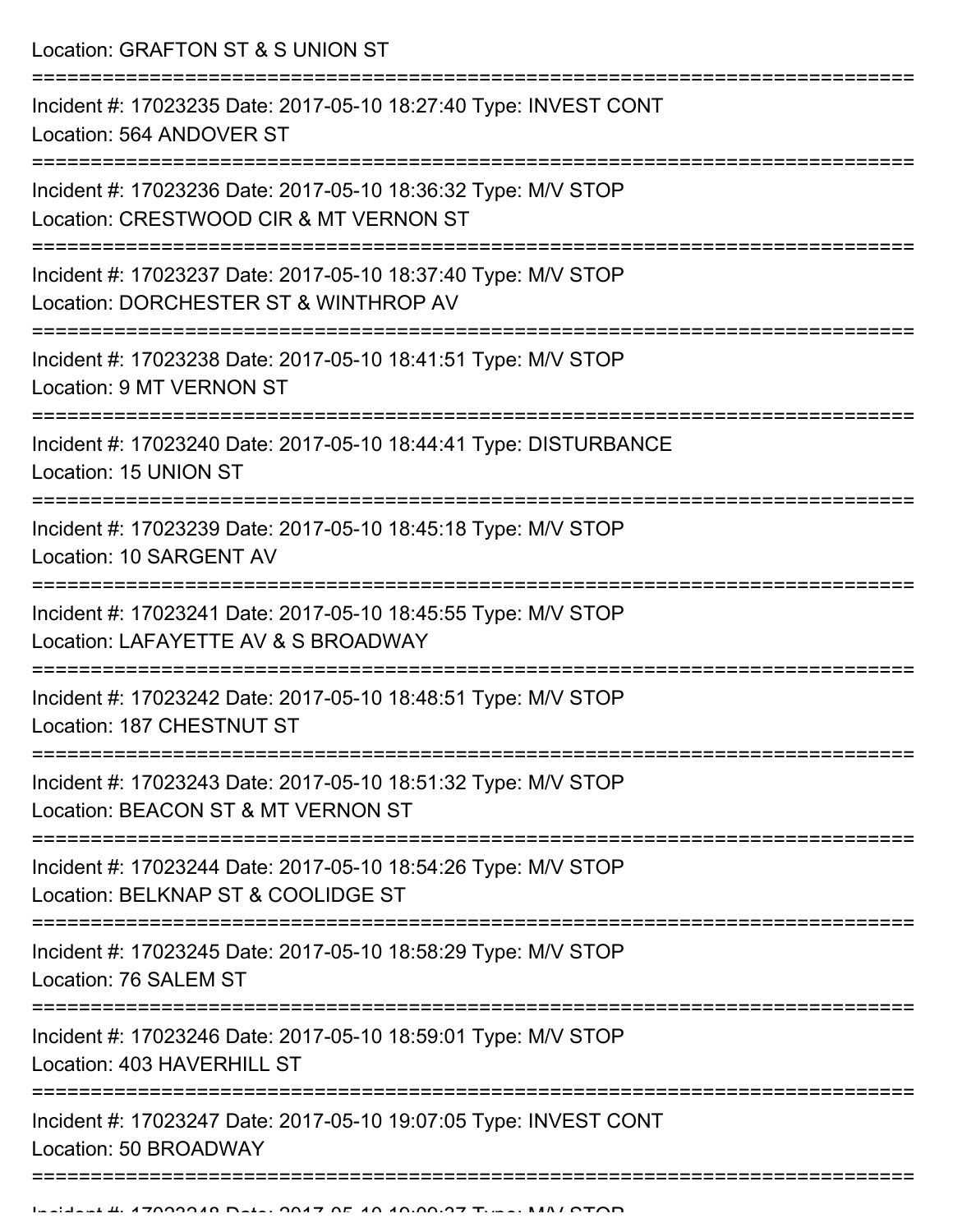| Location: DURSO AV & WINTHROP AV                                                                                                    |
|-------------------------------------------------------------------------------------------------------------------------------------|
| Incident #: 17023249 Date: 2017-05-10 19:10:39 Type: COURT DOC SERVE<br>Location: 100 PARK ST                                       |
| Incident #: 17023250 Date: 2017-05-10 19:13:31 Type: SUS PERS/MV<br>Location: 101 AMESBURY STREET<br>:======================        |
| Incident #: 17023251 Date: 2017-05-10 19:20:06 Type: M/V STOP<br>Location: ANDOVER ST & FOSTER ST                                   |
| Incident #: 17023252 Date: 2017-05-10 19:22:09 Type: M/V STOP<br>Location: 93 PHILLIPS ST                                           |
| Incident #: 17023253 Date: 2017-05-10 19:31:18 Type: NOTIFICATION<br><b>Location: 46 LAWRENCE ST</b>                                |
| Incident #: 17023254 Date: 2017-05-10 19:35:14 Type: M/V STOP<br>Location: HAMLET ST & S BOWDOIN ST<br>----------------------       |
| Incident #: 17023255 Date: 2017-05-10 19:37:16 Type: COURT DOC SERVE<br>Location: 85 ANDOVER ST                                     |
| Incident #: 17023256 Date: 2017-05-10 19:53:49 Type: KEEP PEACE<br>Location: WALK IN / 137 ARLINGTON ST FL 1                        |
| Incident #: 17023257 Date: 2017-05-10 19:55:13 Type: MV/BLOCKING<br>Location: 70 CAMBRIDGE ST                                       |
| Incident #: 17023258 Date: 2017-05-10 20:11:19 Type: B&E/PAST<br>Location: 83 OREGON AV                                             |
| Incident #: 17023259 Date: 2017-05-10 20:26:36 Type: UNWANTEDGUEST<br>Location: MCDONALDS / 50 BROADWAY                             |
| --------------<br>Incident #: 17023260 Date: 2017-05-10 20:31:27 Type: EXTRA SURVEIL<br>Location: STADIUM / N PARISH RD & OSGOOD ST |
| Incident #: 17023261 Date: 2017-05-10 20:32:55 Type: M/V STOP<br>Location: BURLINGTON ST & MT VERNON ST                             |
|                                                                                                                                     |

Incident #: 17023262 Date: 2017-05-10 20:33:57 Type: M/V STOP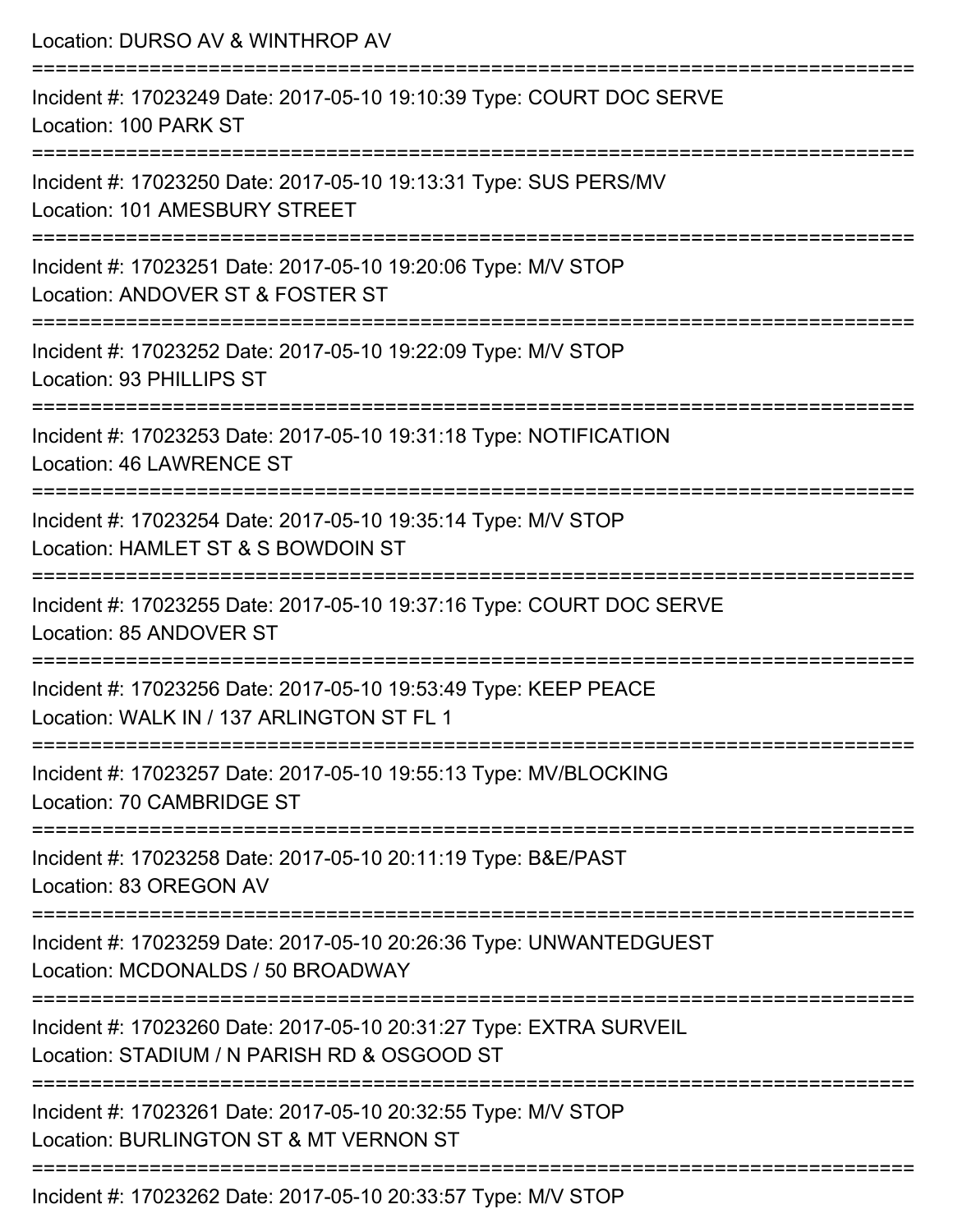| Incident #: 17023263 Date: 2017-05-10 20:38:57 Type: CK WELL BEING<br>Location: 38 1/2 WARREN ST        |
|---------------------------------------------------------------------------------------------------------|
| Incident #: 17023264 Date: 2017-05-10 20:54:52 Type: DISTURBANCE<br>Location: 9 BYRON AV FL 2           |
| Incident #: 17023266 Date: 2017-05-10 20:58:15 Type: INVEST CONT<br>Location: 19 WINTER ST              |
| Incident #: 17023265 Date: 2017-05-10 21:01:33 Type: TOW OF M/V<br>Location: 2 INMAN ST                 |
| Incident #: 17023268 Date: 2017-05-10 21:05:57 Type: ALARM/BURG<br><b>Location: 61A WARREN ST</b>       |
| Incident #: 17023267 Date: 2017-05-10 21:06:43 Type: EXTRA SURVEIL<br>Location: 499 S BROADWAY          |
| Incident #: 17023269 Date: 2017-05-10 21:18:08 Type: M/V STOP<br>Location: EVERETT ST & KINGSTON ST     |
| Incident #: 17023270 Date: 2017-05-10 21:44:15 Type: M/V STOP<br>Location: 370 S UNION ST               |
| Incident #: 17023271 Date: 2017-05-10 21:48:22 Type: FIGHT<br>Location: BOYS AND GIRLS CLUB / BEACON CT |
| Incident #: 17023272 Date: 2017-05-10 22:03:32 Type: MEDIC SUPPORT<br>Location: 526 HAVERHILL ST        |
| Incident #: 17023273 Date: 2017-05-10 22:07:41 Type: M/V STOP<br>Location: MERRIMACK ST & PARKER ST     |
| Incident #: 17023274 Date: 2017-05-10 22:09:23 Type: FIGHT<br>Location: 12 METHUEN ST                   |
| Incident #: 17023275 Date: 2017-05-10 22:15:56 Type: ALARM/BURG<br>Location: SUBWAY / 360 BROADWAY      |
| Incident #: 17023276 Date: 2017-05-10 22:17:43 Type: DISTURBANCE                                        |